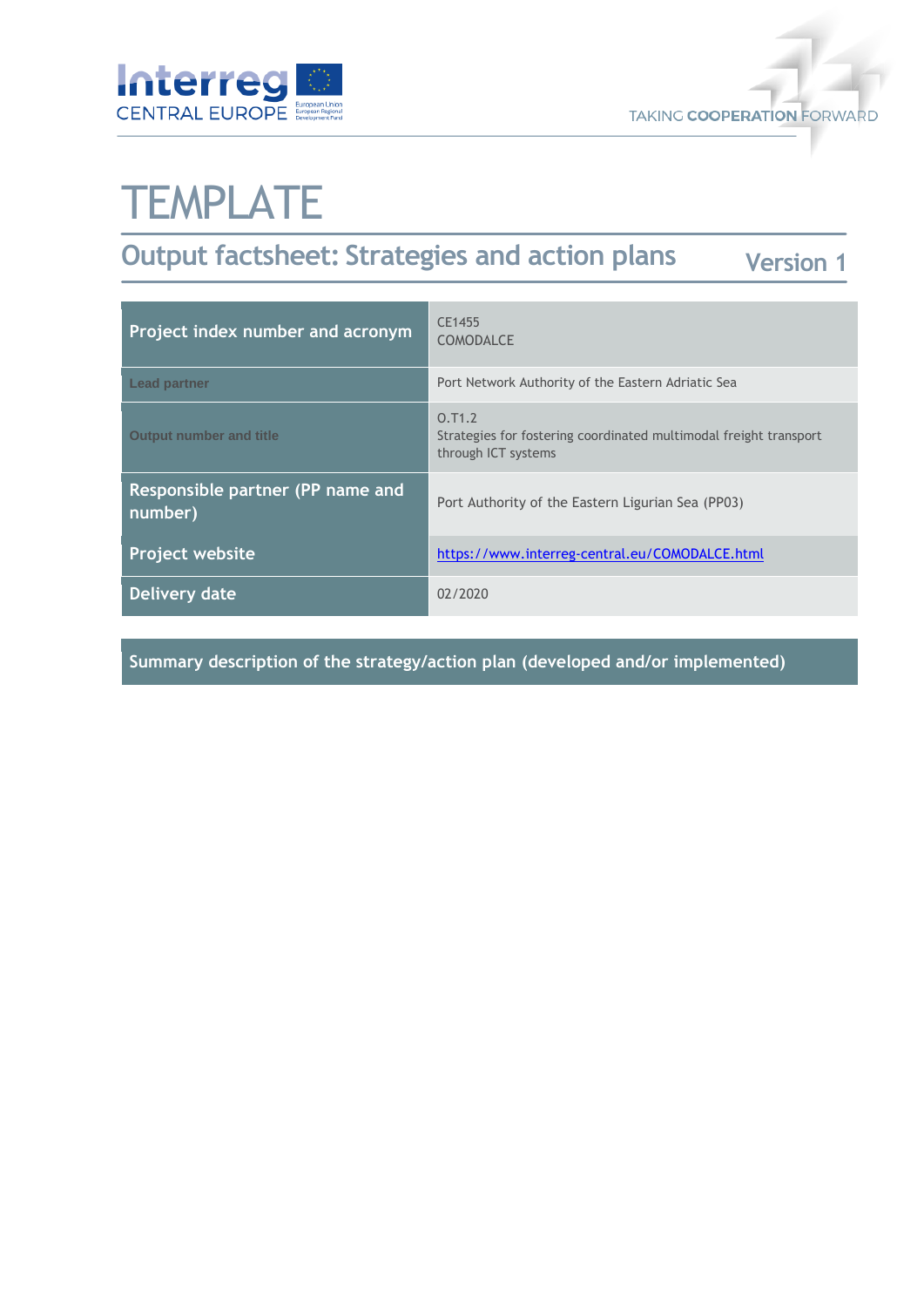

Concerning the development of ICT tools for fostering multimodal freight transport, the Port of La Spezia has identified the following goals to be achieved in the next five and ten years:

- 1. Medium term (5 years) goals:
	- a. Development of further functionalities of the Port Community System of La Spezia APNet.
	- b. Sustainable Governance of Port Logistics Cluster managed by the Port Authority of the Eastern Ligurian Sea combining the activities of the two ports of La Spezia and Marina di Carrara.
	- c. Upgrade of the dry port of Santo Stefano Magra.
	- d. Implementation of the Customs Fast Corridors, in line with the Fast Corridors 2.0 initiative promoted by the Italian customs Agency.
	- e. Digitalization of the rail shunting operations in the "Last Mile" connection.
	- f. Integration of the Port Community System functionalities with other system in non-European countries (i.e. Moroccan system PORTNET).
- 2. Long term (10 years) goals:
	- a. Development of a common model for a national Port Community System within the PLN (National Logistics Platform) and coherent with the National Strategic Plan for Ports and Logistics.
	- b. Interoperability between the Port Community System APNet and the other IT tools used by the actors of the supply chain.

The above mentioned strategic goals are closely linked to the wish list of ICT measures, also included in the local strategy, to be tested in the pilot actions foreseen in WPT2:

- a. Updating of existing platforms (PCS, other Corridor Platforms).
- b. Data exchange in the corridor interoperability between ICT platforms (es. PCSs, other platforms, PIC).
- c. Monitoring the status of the network and services.
- d. Digital connection between far operators.
- e. Dashboard to monitor units.
- f. Sharing information about the last mile operations.
- g. Fast Corridors 2.0 customs operations.

#### **NUTS region(s) concerned by the strategy/action plan (relevant NUTS level)**

Country (NUTS 0): IT // Region (NUTS 2): ITC3 Liguria// Sub-region (NUTS 3): ITC34 La Spezia

### **Expected impact and benefits of the strategy/action plan for the concerned territories and target groups**

One of the main objectives of the strategy developed by the Port of La Spezia is to digitalize the port procedures in order to assure more efficient and paperless administrative internal processes as well as more sustainable and less pollutant port operations.

Within this framework, PCS functionalities will be optimized and the internal port procedures will be harmonized. Therefore, port operators, customers and other actors of the supply chain will benefit from an improved and more coordinated data exchange allowing a more competitive and more sustainable logistics flows.

### **Sustainability of the developed or implemented strategy/action plan and its transferability to other territories and stakeholders**

This strategy will be the basis for the pilot actions to be carried out within WPT2. Also, the results gained from the strategy itself and from the further pilot actions are durable and transferable to other projects and contexts. Indeed, innovations in the ICT field go far beyond the Programme Area.